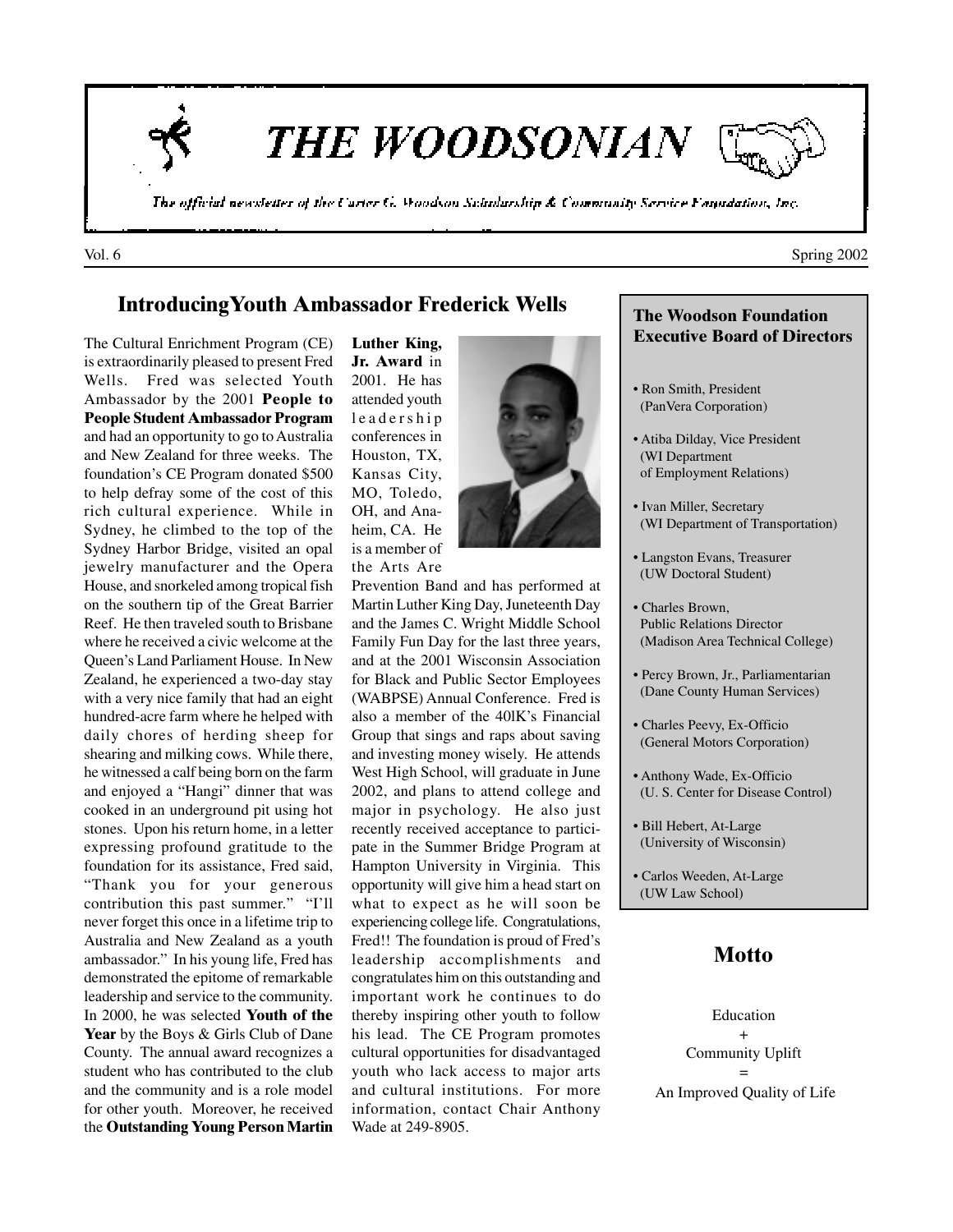### **Tutoring Program Still Active**



On January 15, the Tutoring/Supervised Reading Program, along with other Boys & Girls Club volunteers, jointly sponsored the Open House for students, parents, tutors, and B & G staff. Approximately 30 children attended the event. The students and parents got a chance to meet the tutors and B & G staff members. Tutoring is provided to elementary and middle school students in reading, writing, math, and content areas Monday – Thursday. Refreshments were available, and there was a Reading Is

at discounts up to 70% from selected publishers. RIF also gives assistance and ideas for fundraising, effective motivational activities, and parental involvement. It was a big year for the program in terms of the number of books made available to students. First Book, a national nonprofit organization that distributes new books to children served by community-based tutoring, mentoring, and activity programs, awarded a 390-book grant to the foundation. With these books, we were able to increase the amount of interactive reading among students and tutors. In addition, RIF/Coca-Cola Company donated a classroom collection of K-3 multicultural, award winning and classical books. The library was donated to the B & G Club of Dane County. The Tutoring Program was selected to receive the portable library based on the percentage of at-risk children served, successful book distributions and motivational activities and responsible annual reporting to RIF. The Tutoring Program is now considering changing its focus from

Fundamental (RIF) book distribution for all the children who attended. Moreover, on March 8, the Tutoring Program sponsored another RIF book distribution at the B & G Dr. Suess Read-In. **The program has been RIF-approved for the last six years.** This RIF approval status allows the Tutoring Program to purchase books



elementary students to high school readiness for middle school students. Since the inception of the program seven years ago, the urgent need for more volunteer tutors continues. If you are interested in tutoring or know someone who is, contact Charles Brown, Chair of the Tutoring/Supervised Reading Program, at 274-0311.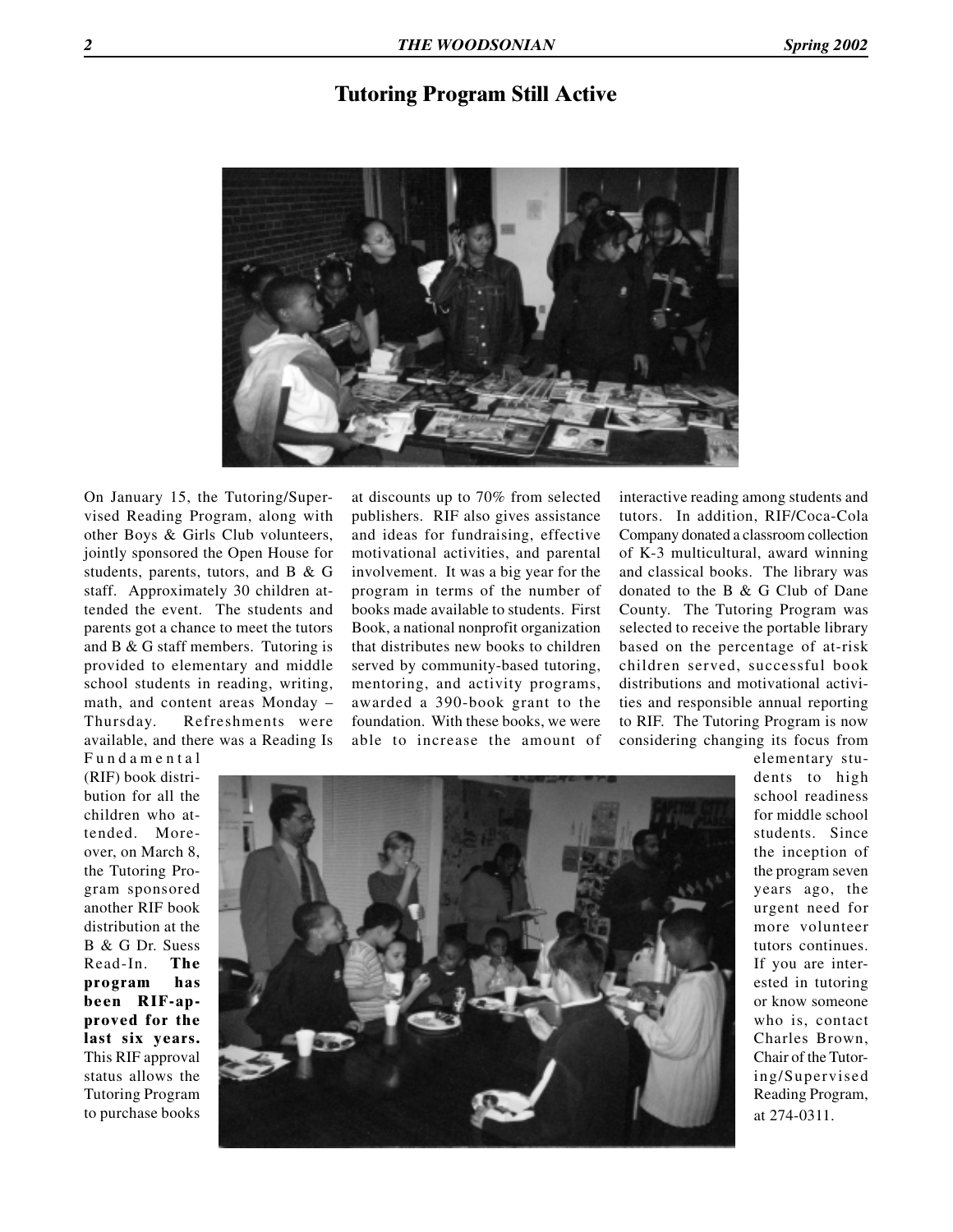# **Social Action Program Expands Role**

The Social Action Program (SA) engages in multi-faceted community service projects of a charitable nature, such as providing food for the needy at Thanksgiving. In November, it made food, including turkeys, hams, and canned goods, available at three sites. Approximately 60 families and individuals received Thanksgiving baskets. Super\$aver, Whole Foods, and Woodman's are local grocery stores that donated canned goods. American Family Insurance was also a major contributor to the food drive. In the past, the primary mission of the SA Program has been sponsoring the Annual Thanksgiving Food Drive. However, in FY 2001-02, it made donations to other worthy causes. It donated \$300 to Lorna Longmire to participate in the Annual Leukema/ Lymphoma Society Marathon in





Portland, OR. After receiving the donation, Lorna expressed sincere gratitude to the foundation for its donation and reported that she had walked 26.2 miles and that the gift of life will exceed the miles. In addition, the SA Program donated \$1,000 to the Capital City Keystone Club that sponsored a number of youth to go to Anaheim, CA, to

attend a three-day youth leadership conference that included a four-hour college resource fair, sessions on racism and cultural competence among others. However, the conference was not all work. The participants visited Disneyland and Universal Studios in Hollywood. In attendance were Ashley Moncrief, Fred Wells, Jamaal Eubanks, Dominique Smith, Laron House and Kimberly Simmons. Also pictured is foundation Parliamentarian Percy Brown, Jr., who is advisor to the Capital Keystone Club. For more information about the SA Program, contact Chair Atiba Dilday at 270-9757.